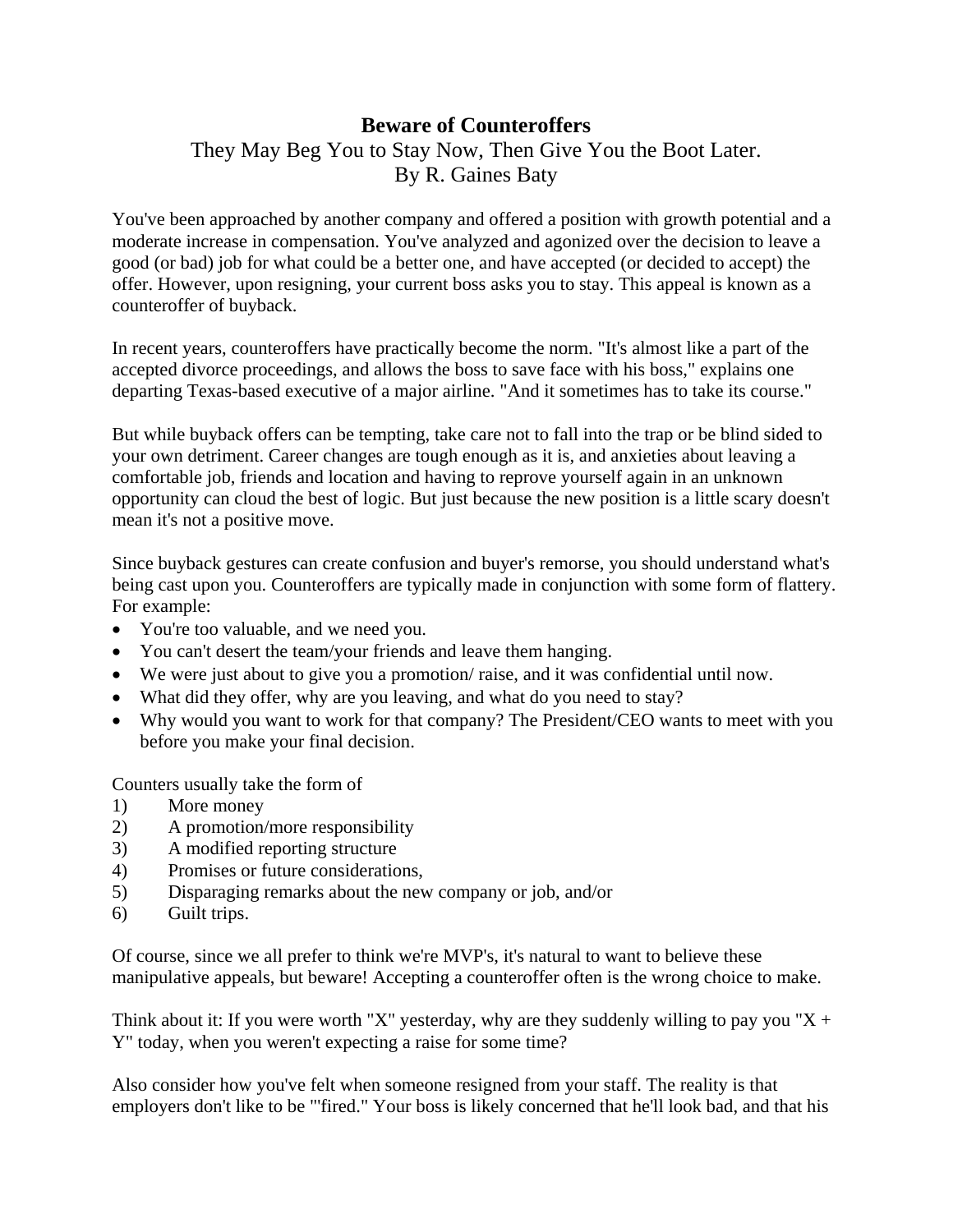career may suffer. Bosses are judged by their ability to retain staff. When a contributor quits, morale suffers. Further, your leaving might jeopardize an important project, increase staffers" workload or even foul up a vacation schedule. It's never a good time for someone to quit, and it may prove time-consuming and costly to replace you, especially considering recruitment and relocation expenses. It's much cheaper to keep you, even at a slightly higher salary. And it would be better to fire you later, on the company's time frame.

""We've made counteroffers on occasion, if a good person approaches the issue professionally," says a former senior partner of a Big Six accounting and consulting firm. "But usually it was a stopgap measure because we couldn't afford a defection at that point in time. We didn't count on these people long term, and usually they'd burned bridges tow or three levels up, if not with their immediate manager. It definitely put them in a career holding pattern."

The senior partner cites a long conference he once attended with his boss and two subordinate managers, in which they approved a counteroffer and raise to an employee two levels down. "'Immediately after the meeting, my boss called me and said, ""We can't afford to lose him now, but out No. l priority is to find a replacement, ASAP!" he says. "And we replaced him within a few months."'

Another senior executive from a major Dallas-based bank says, "If it's a real 'hitter,' I'll try to get him to stay. But to be honest, any additional compensation is 'stealing' from his future earnings, and I'll always question his convictions, knowing he can be bought. Further, I'll wonder if I can really count on him [which equates to limited future opportunities]. In other words, the damage is done."

While your employer may truly consider you an asset and genuinely care about you personally, you can be sure that your interests are secondary to your boss's career and your company's profit or survival. Thus, flattering offers and comments are attempts to manipulate you to act in your employer's best interests which aren't necessarily your own. In other words, they're not about you.

Accepting a counteroffer can have numerous negative consequences. Consider:

- Where did the additional money or responsibility you'd get come from? Was it your next raise or
- Promotion just given early? Will you be limited in the future? Will you have to threaten to quit to get your next raise? Might a (cheaper) replacement be sought out?
- You've demonstrated your unhappiness (or lack of blind loyalty), and will be perceived as having committed blackmail to gain a raise. You won't ever be considered a team player again. Many employers will hold a grudge at the next review period, and you may be placed at the top of the next reduction in force "hit list." As one executive who requested anonymity says, "Like an adulterous affair that's been discovered, the broken trust is never fully recovered."
- Apart from a short-term, band-aid treatment, nothing will change within the company. After the dust settles from this upheaval, you'll be in the same old rut.